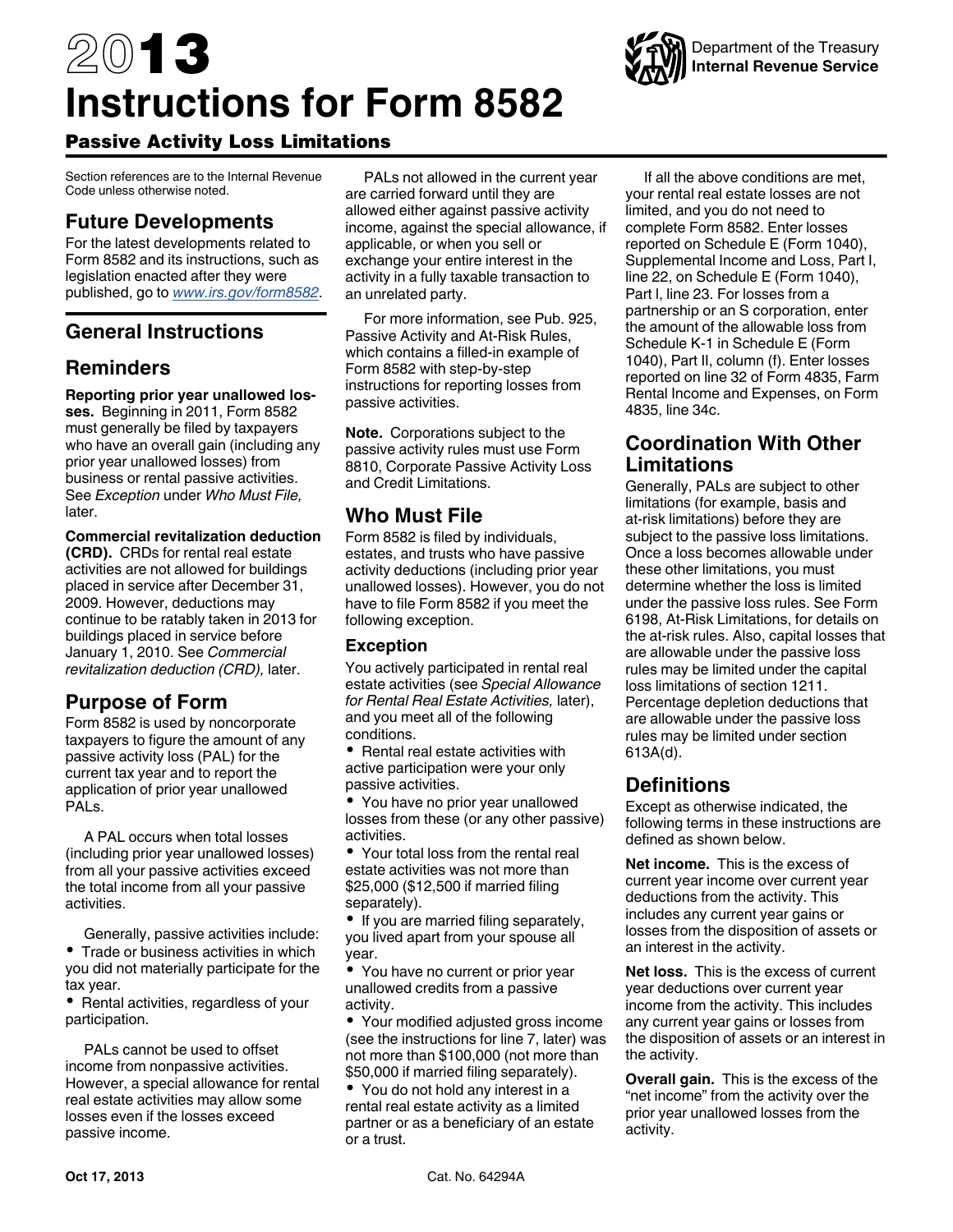**Overall loss.** This is (a) the excess of the prior year unallowed losses from the activity over the "net income" from the activity or (b) the prior year unallowed losses from the activity plus the "net loss" from the activity.

**Prior year unallowed losses.** These are the losses from an activity that were disallowed under the PAL limitations in a prior year and carried forward to the tax year under section 469(b). See Regulations section 1.469-1(f)(4) and Pub. 925.

## **Activities That Are Not Passive Activities**

The following are not passive activities.

1. Trade or business activities in which you materially participated for the tax year.

2. Any rental real estate activity in which you materially participated if you were a "real estate professional" for the tax year. You were a real estate professional only if:

a. More than half of the personal services you performed in trades or businesses during the tax year were performed in real property trades or businesses in which you materially participated, and

b. You performed more than 750 hours of services during the tax year in real property trades or businesses in which you materially participated.

For purposes of whether you materially participated under item (2), each interest in rental real estate is a separate activity, unless you elect to treat all interests in rental real estate as one activity. For details on making this election, see Instructions for Schedule E (Form 1040).

If you are married filing jointly, one spouse must separately meet both (2) (a) and (2)(b), without taking into account services performed by the other spouse.

A real property trade or business is any real property development, redevelopment, construction, reconstruction, acquisition, conversion, rental, operation, management, leasing, or brokerage trade or business.

Services you performed as an employee are not treated as performed in a real property trade or business unless you owned more than 5% of the stock (or more than 5% of the capital or profits interest) in the employer.

**Note.** If a rental real estate activity is not a passive activity for the current

year, any prior year unallowed loss is treated as a loss from a former passive activity. See *Former Passive Activities,*  later.

3. A working interest in an oil or gas well. Your working interest must be held directly or through an entity that does not limit your liability (such as a general partner interest in a partnership). In this case, it does not matter whether you materially participated in the activity for the tax year.

If, however, your liability was limited for part of the year (for example, you converted your general partner interest to a limited partner interest during the year), some of your income and losses from the working interest may be treated as passive activity gross income and passive activity deductions. See Temporary Regulations section 1.469-1T(e)(4)(ii).

4. The rental of a dwelling unit you used as a residence if section 280A(c) (5) applies. This section applies if you rented out a dwelling unit that you also used as a home during the year for a number of days that exceeds the greater of 14 days or 10% of the number of days during the year that the home was rented at a fair rental.

5. An activity of trading personal property for the account of owners of interests in the activity. For purposes of this rule, personal property means property that is actively traded, such as stocks, bonds, and other securities. See Temporary Regulations section 1.469-1 $T(e)$ (6) for more details.

Generally, income and losses from these activities are not entered on Form 8582. However, losses from these activities may be subject to limitations other than the passive loss rules.

## **Trade or Business Activities**

A trade or business activity is an activity (other than a rental activity or an activity treated as incidental to an activity of holding property for investment) that:

1. Involves the conduct of a trade or business (within the meaning of section 162),

2. Is conducted in anticipation of starting a trade or business, or

3. Involves research or experimental expenditures deductible under section 174 (or that would be if you chose to deduct rather than capitalize them).

Trade or business activities are generally reported on Schedule C (Form 1040), Profit or Loss From Business

(Sole Proprietorship), Schedule C-EZ (Form 1040), Net Profit From Business (Sole Proprietorship), or Schedule F (Form 1040), Profit or Loss From Farming, or in Part II or III of Schedule E (Form 1040). For trade or business activities that are significant participation passive activities (defined later), see Pub. 925 for how to report their income or losses.

## **Rental Activities**

A rental activity is a passive activity even if you materially participated in the activity (unless it is a rental real estate activity in which you materially participated and you were a real estate professional).

An activity is a rental activity if tangible property (real or personal) is used by customers or held for use by customers and the gross income (or expected gross income) from the activity represents amounts paid (or to be paid) mainly for the use of the property. It does not matter whether the use is under a lease, a service contract, or some other arrangement.

However, if you meet any of the five exceptions below, the rental of the property is not treated as a rental activity. See *Reporting Income and Losses From the Activities*, later, if you meet any of the exceptions.

#### **Exceptions**

An activity is not a rental activity if:

1. The average period of customer use is:

a. 7 days or less, or

b. 30 days or less and significant personal services were provided in making the rental property available for customer use.

Figure the average period of customer use for a class of property by dividing the total number of days in all rental periods by the number of rentals during the tax year. If the activity involves renting more than one class of property, multiply the average period of customer use of each class by the ratio of the gross rental income from that class to the activity's total gross rental income. The activity's average period of customer use equals the sum of these class-by-class average periods weighted by gross income. See Regulations section 1.469-1(e)(3)(iii).

Significant personal services include only services performed by individuals. To determine if personal services are significant, all relevant facts and circumstances are taken into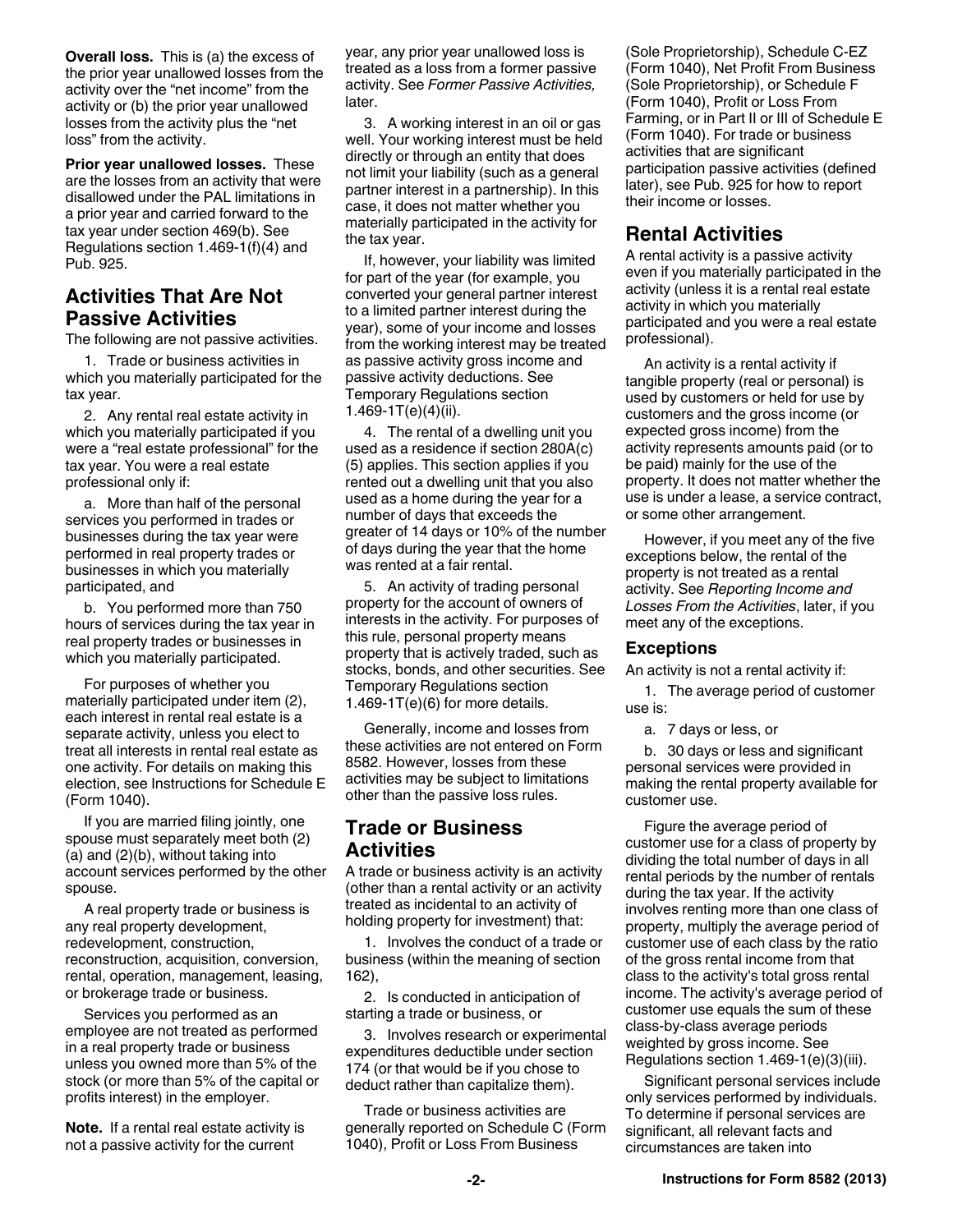consideration, including the frequency of the services, the type and amount of labor required to perform the services, and the value of the services relative to the amount charged for use of the property.

2. Extraordinary personal services were provided in making the rental property available for customer use. This applies only if the services are performed by individuals and the customers' use of the property is incidental to their receipt of the services.

3. Rental of the property is incidental to a nonrental activity.

The rental of property is incidental to an activity of holding property for investment if the main purpose of holding the property is to realize a gain from its appreciation and the gross rental income is less than 2% of the smaller of the unadjusted basis or the fair market value (FMV) of the property.

Unadjusted basis is the cost of the property without regard to depreciation deductions or any other basis adjustment described in section 1016.

The rental of property is incidental to a trade or business activity if:

a. You own an interest in the trade or business activity during the tax year,

b. The rental property was mainly used in the trade or business activity during the tax year or during at least 2 of the 5 preceding tax years, and

c. The gross rental income from the property is less than 2% of the smaller of the unadjusted basis or the FMV of the property.

Lodging provided for the employer's convenience to an employee or the employee's spouse or dependents is incidental to the activity or activities in which the employee performs services.

4. You customarily make the rental property available during defined business hours for nonexclusive use by various customers.

5. You provide property for use in a nonrental activity of a partnership, S corporation, or a joint venture in your capacity as an owner of an interest in the partnership, S corporation, or joint venture.

*Example.* If a partner contributes the use of property to a partnership, none of the partner's distributive share of partnership income is income from a rental activity unless the partnership is engaged in a rental activity.

Also, a partner's gross income from a guaranteed payment under section

707(c) is not income from a rental activity. The determination of whether the property used in the activity is provided in the partner's capacity as an owner of an interest in the partnership is made on the basis of all the facts and circumstances.

#### **Reporting Income and Losses From the Activities**

If an activity meets any of the five exceptions listed above, it is not a rental activity. You must then determine:

1. Whether your rental of the property is a trade or business activity (see *Trade or Business Activities*, later), and, if so,

2. Whether you materially participated in the activity for the tax year (see *Material Participation*, later).

If the activity is a trade or business activity in which you did not materially participate, enter the income and losses from the activity on Worksheet 3.

If the activity is a trade or business activity in which you did materially participate, report any income or loss from the activity on the forms or schedules normally used.

If the rental activity did not meet any of the five exceptions, it is generally a passive activity. However, special rules apply if you conduct the rental activity through a publicly traded partnership (PTP) or if any of the rules described under *Recharacterization of Passive Income*, later, apply. Also, see the PTP rules, later.

If none of the special rules apply, enter the income and losses from the passive rental activity on Worksheet 1, 2, or 3. See the instructions for Worksheets 1, 2, and 3, later, for details.

## **Special Allowance for Rental Real Estate Activities**

**Active participation.** If you actively participated in a passive rental real estate activity, you may be able to deduct up to \$25,000 of loss from the activity from your nonpassive income. This special allowance is an exception to the general rule disallowing losses in excess of income from passive activities.

The special allowance is not available if you were married, are filing a separate return for the year, and lived with your spouse at any time during the year.

Only an individual, a qualifying estate, or a qualified revocable trust that made an election to treat the trust as part of the decedent's estate may actively participate in a rental real estate activity. Unless future regulations provide an exception, limited partners are not treated as actively participating in a partnership's rental real estate activity.

A qualifying estate is the estate of a decedent for tax years ending less than 2 years after the date of the decedent's death if the decedent would have satisfied the active participation requirements for the rental real estate activity for the tax year the decedent died.

A qualified revocable trust may elect to be treated as part of a decedent's estate for purposes of the special allowance for active participation in rental real estate activities. The election must be made by both the executor (if any) of the decedent's estate and the trustee of the revocable trust. For details, see Regulations section 1.645-1.

You are not considered to actively participate in a rental real estate activity if at any time during the tax year your interest (including your spouse's interest) in the activity was less than 10% (by value) of all interests in the activity.

Active participation is a less stringent requirement than material participation (see *Material Participation,* later). You may be treated as actively participating if, for example, you participated in making management decisions or arranged for others to provide services (such as repairs) in a significant and bona fide sense. Management decisions that may count as active participation include:

- Approving new tenants,
- Deciding on rental terms,
- $\bullet$ Approving capital or repair
- expenditures, and
- Other similar decisions.

The maximum special allowance is:

 $\bullet$  \$25,000 for single individuals and married individuals filing a joint return for the tax year.

• \$12,500 for married individuals who file separate returns for the tax year and lived apart from their spouses at all times during the tax year.

• \$25,000 for a qualifying estate reduced by the special allowance for which the surviving spouse qualified.

**Modified adjusted gross income limitation.** If your modified adjusted gross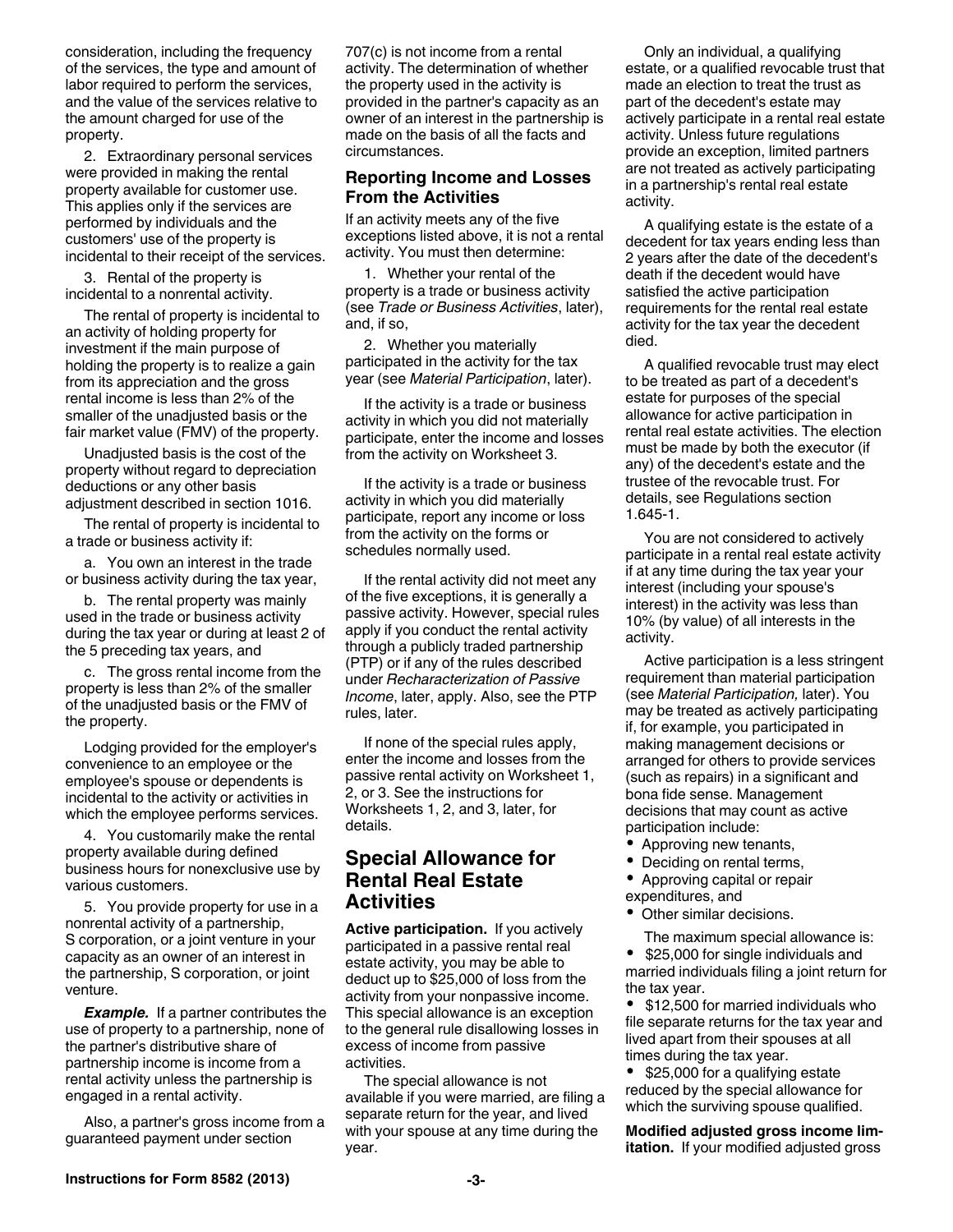income (see the instructions for line 7, later) is \$100,000 or less (\$50,000 or less if married filing separately), your loss is deductible up to the amount of the maximum special allowance referred to in the preceding paragraph.

If your modified adjusted gross income is more than \$100,000 (\$50,000 if married filing separately) but less than \$150,000 (\$75,000 if married filing separately), your special allowance is limited to 50% of the difference between \$150,000 (\$75,000 if married filing separately) and your modified adjusted gross income.

Generally, if your modified adjusted gross income is \$150,000 or more (\$75,000 or more if married filing separately), there is no special allowance.

If you qualify under the active participation rules, use Worksheet 1, later.

**Commercial revitalization deduction (CRD).** The special \$25,000 allowance for the CRD from rental real estate activities is not subject to the active participation rules or modified adjusted gross income limits just discussed. The \$25,000 allowance must first be applied to losses from rental real estate activities with active participation, figured without regard to the CRD (see *Part II*). Any remaining portion of the \$25,000 allowance is available for the CRD from rental real estate activities (see *Part III*). See the instructions for Worksheet 2.

You can claim a current year CRD for 2013, only if you, or a pass-through entity in which you were a partner or shareholder, had a CRD for a building placed in service before 2010 and elected to ratably claim a deduction for the CRD over a period of 120 months that included all or part of 2013.



*You cannot claim a CRD for a building placed in service after*  **building placed in se**<br> **December 31, 2009.** 

# **Material Participation**

For the material participation tests listed below, participation generally includes any work done in connection with an activity if you owned an interest in the activity at the time you did the work. The capacity in which you did the work does not matter. However, work is not participation if:

• It is not work that an owner would customarily do in the same type of activity, and

• One of your main reasons for doing the work was to avoid the disallowance of losses or credits from the activity under the passive activity rules.

**Proof of participation.** You may prove your participation in an activity by any reasonable means. You do not have to maintain contemporaneous daily time reports, logs, or similar documents if you can establish your participation by other reasonable means. For this purpose, reasonable means include, but are not limited to, identifying services performed over a period of time and the approximate number of hours spent performing the services during that period, based on appointment books, calendars, or narrative summaries.

**Tests for individuals.** You materially participated for the tax year in an activity if you satisfy at least one of the following tests.

1. You participated in the activity for more than 500 hours.

2. Your participation in the activity for the tax year was substantially all of the participation in the activity of all individuals (including individuals who did not own any interest in the activity) for the year.

3. You participated in the activity for more than 100 hours during the tax year, and you participated at least as much as any other individual (including individuals who did not own any interest in the activity) for the year.

4. The activity is a significant participation activity for the tax year, and you participated in all significant participation activities during the year for more than 500 hours.

A significant participation activity is any trade or business activity in which you participated for more than 100 hours during the year and in which you did not materially participate under any of the material participation tests (other than this fourth test).

5. You materially participated in the activity for any 5 (whether or not consecutive) of the 10 immediately preceding tax years.

6. The activity is a personal service activity in which you materially participated for any 3 (whether or not consecutive) preceding tax years.

An activity is a personal service activity if it involves the performance of personal services in the fields of health, law, engineering, architecture, accounting, actuarial science, performing arts, consulting, or in any other trade or business in which capital

is not a material income-producing factor.

7. Based on all the facts and circumstances, you participated in the activity on a regular, continuous, and substantial basis during the tax year.

You did not materially participate in the activity under this seventh test, however, if you participated in the activity for 100 hours or less during the tax year.

Your participation in managing the activity does not count in determining whether you materially participated under this test if:

a. Any person (except you) received compensation for performing services in the management of the activity, or

b. Any individual spent more hours during the tax year performing services in the management of the activity than you did (regardless of whether the individual was compensated for the management services).

**Test for a spouse.** Participation by your spouse during the tax year in an activity you own may be counted as your participation in the activity even if your spouse did not own an interest in the activity and whether or not you and your spouse file a joint return for the tax year.

**Tests for investors.** Work done as an investor in an activity is not treated as participation unless you were directly involved in the day-to-day management or operations of the activity. For purposes of this test, work done as an investor includes:

1. Studying and reviewing financial statements or reports on operations of the activity.

2. Preparing or compiling summaries or analyses of the finances or operations of the activity for your own use.

3. Monitoring the finances or operations of the activity in a nonmanagerial capacity.

**Special rules for limited partners.** If you were a limited partner in an activity, you generally did not materially participate in the activity. You did materially participate in the activity, however, if you met material participation test 1, 5, or 6 (see *Tests for individuals*, earlier) for the tax year.

However, for purposes of the material participation tests, you are not treated as a limited partner if you also were a general partner in the partnership at all times during the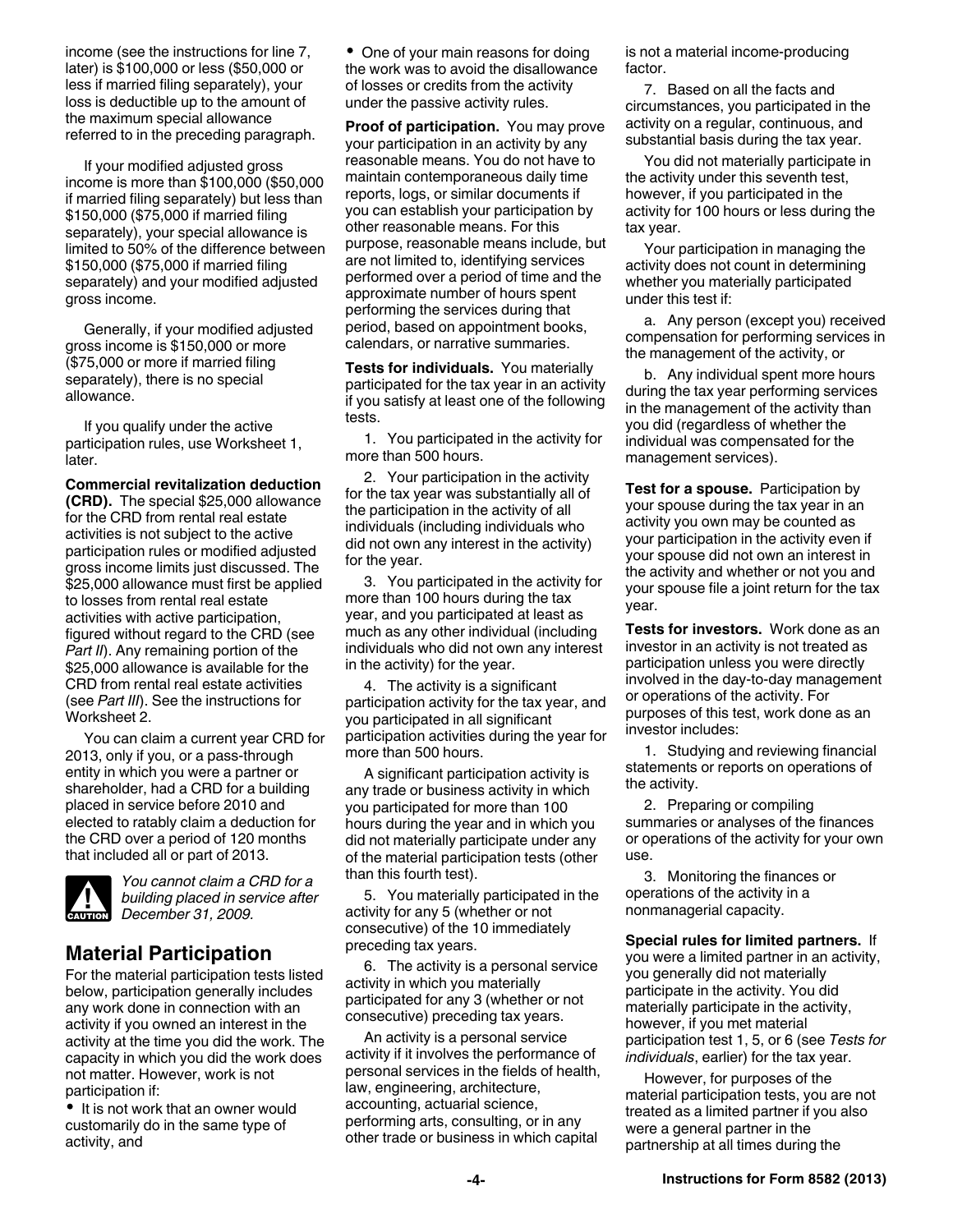partnership's tax year ending with or within your tax year (or, if shorter, during the portion of the partnership's tax year in which you directly or indirectly owned your limited partner interest).

A limited partner's share of an electing large partnership's taxable income or loss from all trade or business and rental activities is treated as income or loss from the conduct of a single passive trade or business activity.

**Special rules for certain retired or disabled farmers and surviving spouses of farmers.** Certain retired or disabled farmers and surviving spouses of farmers are treated as materially participating in a farming activity if the real property used in the activity would meet the estate tax rules for special valuation of farm property passed from a qualifying decedent. See Temporary Regulations section 1.469-5T(h)(2).

**Estates and trusts.** The PAL limitations apply in figuring the distributable net income and taxable income of an estate or trust. The rules for determining material participation for this purpose have not yet been issued.

# **Grouping of Activities**

Generally, one or more trade or business activities or rental activities may be treated as a single activity if the activities make up an appropriate economic unit for the measurement of gain or loss under the passive activity rules.

Whether activities make up an appropriate economic unit depends on all the relevant facts and circumstances. The factors given the greatest weight in determining whether activities make up an appropriate economic unit are:

1. Similarities and differences in types of trades or businesses,

2. The extent of common control,

3. The extent of common ownership,

4. Geographical location, and

5. Interdependencies between or among the activities.

**Example.** You have a significant ownership interest in a bakery and a movie theater in Baltimore and in a bakery and a movie theater in Philadelphia. Depending on all the relevant facts and circumstances, there may be more than one reasonable method for grouping your activities. For instance, the following groupings may or may not be permissible:

• A single activity,

- A movie theater activity and a bakery activity,
- A Baltimore activity and a
- Philadelphia activity, or
- Four separate activities.

Once you choose a grouping under these rules, you must continue using that grouping in later tax years unless a material change in the facts and circumstances makes it clearly inappropriate.

The IRS may regroup your activities if your grouping fails to reflect one or more appropriate economic units and one of the primary purposes of your grouping is to avoid the passive activity limitations.

**Limitation on grouping certain activities.** The following activities may not be grouped together.

1. A rental activity with a trade or business activity unless the activities being grouped together make up an appropriate economic unit and:

a. The rental activity is insubstantial relative to the trade or business activity or vice versa, or

b. Each owner of the trade or business activity has the same proportionate ownership interest in the rental activity. If so, the portion of the rental activity involving the rental of property used in the trade or business activity may be grouped with the trade or business activity.

2. An activity involving the rental of real property with an activity involving the rental of personal property (except personal property provided in connection with the real property or vice versa).

3. Any activity with another activity in a different type of business and in which you hold an interest as a limited partner or as a limited entrepreneur (as defined in section 464(e)(2)) if that other activity engages in holding, producing, or distributing motion picture films or videotapes; farming; leasing section 1245 property; or exploring for or exploiting oil and gas resources or geothermal deposits.

#### **Activities conducted through partnerships, S corporations, and C corporations subject to section 469.**

Once a partnership or corporation determines its activities under these rules, a partner or shareholder may use these rules to group those activities with:

• Each other,

Activities conducted directly by the partner or shareholder, or

Activities conducted through other partnerships and corporations.

A partner or shareholder may not treat as separate activities those activities grouped together by the partnership or corporation.

#### **Disclosure Requirement**

For tax years beginning after January 24, 2010, the following disclosure requirements for groupings apply. You are required to report certain changes to your groupings that occur during the tax year to the IRS. If you fail to report these changes, each trade or business activity or rental activity will be treated as a separate activity. You will be considered to have made a timely disclosure if you filed all affected income tax returns consistent with the claimed grouping and make the required disclosure on the income tax return for the year in which you first discovered the failure to disclose. If the IRS discovered the failure to disclose, you must have reasonable cause for not making the required disclosure. For more information on disclosure requirements, see Revenue Procedure 2010-13 available at *[www.irs.gov/irb/](http://www.irs.gov/irb/2010-04_IRB/ar15.html) [2010-4\\_IRB/ar15.html](http://www.irs.gov/irb/2010-04_IRB/ar15.html)*.

**New grouping.** You must file a written statement with your original income tax return for the first tax year in which two or more activities are originally grouped into a single activity. The statement must provide the names, addresses, and employer identification numbers (EINs), if applicable, for the activities being grouped as a single activity. In addition, the statement must contain a declaration that the grouped activities make up an appropriate economic unit for the measurement of gain or loss under the passive activity rules.

#### **Addition to an existing grouping.**

You must file a written statement with your original income tax return for the tax year in which you add a new activity to an existing group. The statement must provide the name, address, and EIN, if applicable, for the activity that is being added and for the activities in the existing group. In addition, the statement must contain a declaration that the activities make up an appropriate economic unit for the measurement of gain or loss under the passive activity rules.

**Regrouping.** You must file a written statement with your original income tax return for the tax year in which you regroup the activities. The statement must provide the names, addresses, and EINs, if applicable, for the activities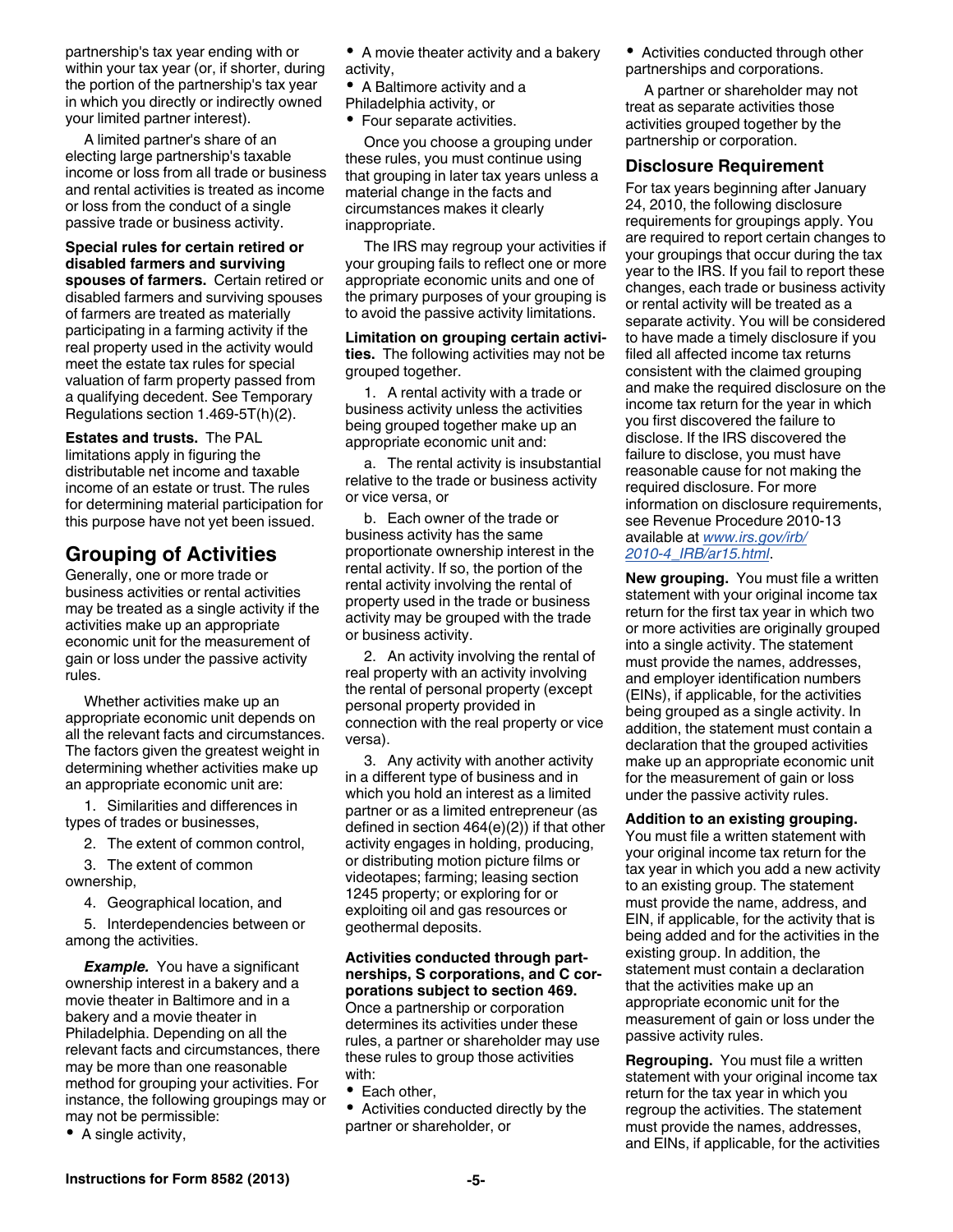that are being regrouped. If two or more activities are being regrouped into a single activity, the statement must contain a declaration that the regrouped activities make up an appropriate economic unit for the measurement of gain or loss under the passive activity rules. In addition, the statement must contain an explanation of the material change in the facts and circumstances that made the original grouping clearly inappropriate.

## **Passive Activity Income and Deductions**

Take into account only passive activity income and passive activity deductions to figure your net income or net loss from all passive activities or any passive activity.

If your passive activity is reported on Schedule C, C-EZ, E, or F, and the activity has no prior year unallowed losses or any gain or loss from the disposition of assets or an interest in the activity, take into account only the passive activity income and passive activity deductions from the activity to figure the amount to enter on Form 8582 and the worksheets.

If you own an interest in a passive activity through a partnership or an S corporation, the partnership or S corporation will generally provide you with the net income or net loss from the passive activity. If, however, the partnership or S corporation must state an item of gross income or deduction separately to you, and the gross income or deduction is passive activity gross income or a passive activity deduction (respectively), include that amount in the net income or net loss entered on Form 8582 and the worksheets.

*The partnership or S corporation does not have a record of any prior year record of any prior year unallowed losses from the passive activities of the partnership or S corporation. If you had prior year unallowed losses from these activities, they can be found in column (c) of your 2012 Worksheet 5.*

## **Self-Charged Interest**

Certain self-charged interest income or deductions may be treated as passive activity gross income or passive activity deductions if the loan proceeds are used in a passive activity. Generally, self-charged interest income and deductions result from loans between you and a partnership or S corporation in which you had a direct or indirect

ownership interest. This includes both loans you made to the partnership or S corporation and loans the partnership or S corporation made to you. It also includes loans from one partnership or S corporation to another partnership or S corporation if each owner in the borrowing entity has the same proportional ownership interest in the lending entity.

The self-charged interest rules do not apply to your interest in a partnership or S corporation if the entity made an election under Regulations section 1.469-7(g) to avoid the application of these rules. For more details on the self-charged interest rules, see Regulations section 1.469-7.

#### **Passive Activity Income**

To figure your overall gain or loss from all passive activities or any passive activity, take into account only passive activity income. Do not enter income that is not passive activity income on Form 8582 or the worksheets.

Passive activity income includes all income from passive activities, including (with certain exceptions described in Temporary Regulations section 1.469-2T(c)(2) and Regulations section 1.469-2(c)(2)) gain from the disposition of an interest in a passive activity or of property used in a passive activity at the time of the disposition.

Passive activity income does not include the following.

• Income from an activity that is not a passive activity.

• Portfolio income, including interest (other than self-charged interest treated as passive activity income), dividends, annuities, and royalties not derived in the ordinary course of a trade or business, and gain or loss from the disposition of property that produces portfolio income or is held for investment (see section 163(d)(5)). See Temporary Regulations section  $1.469 - 2T(c)(3)$ .

Alaska Permanent Fund dividends.

• Personal service income, including salaries, wages, commissions, self-employment income from trade or business activities in which you materially participated for the tax year, deferred compensation, taxable social security and other retirement benefits, and payments from partnerships to partners for personal services. See Temporary Regulations section  $1.469 - 2T(c)(4)$ .

• Income from positive section 481 adjustments allocated to activities other than passive activities. See Temporary Regulations section 1.469-2T(c)(5).

• Income or gain from investments of working capital.

• Income from an oil or gas property if you treated any loss from a working interest in the property for any tax year beginning after 1986 as a nonpassive loss under the rule excluding working interests in oil and gas wells from passive activities (see item 3 under *Activities That Are Not Passive Activities,* earlier). See Regulations section 1.469-2(c)(6).

• Any income from intangible property if your personal efforts significantly contributed to the creation of the property.

Any income treated as not from a passive activity under Temporary Regulations section 1.469-2T(f) and Regulations section 1.469-2(f). See *Recharacterization of Passive Income*, later.

Overall gain from any interest in a PTP (see item 2 under *Special Instructions for PTPs,* later).

• State, local, and foreign income tax refunds.

• Income from a covenant not to compete.

Any reimbursement of a casualty or theft loss included in income as recovery of all or part of a prior year loss deduction if the deduction for the loss was not treated as a passive activity deduction.

Cancellation of debt income to the extent that at the time the debt was discharged, the debt was not properly allocable under Temporary Regulations section 1.163-8T to passive activities.

#### **Recharacterization of Passive Income**

Certain income from passive activities must be recharacterized and excluded from passive activity income. The amount of income recharacterized equals the net income from the sources given below. If during the tax year you received net income from any of these sources (either directly or through a partnership or an S corporation), see Pub. 925 to find out how to report net income or loss from these sources. For more information, see Temporary Regulations section 1.469-2T(f) and Regulations section 1.469-2(f).

Income from the following sources may be subject to the net income recharacterization rules.

• Significant participation passive activities defined earlier.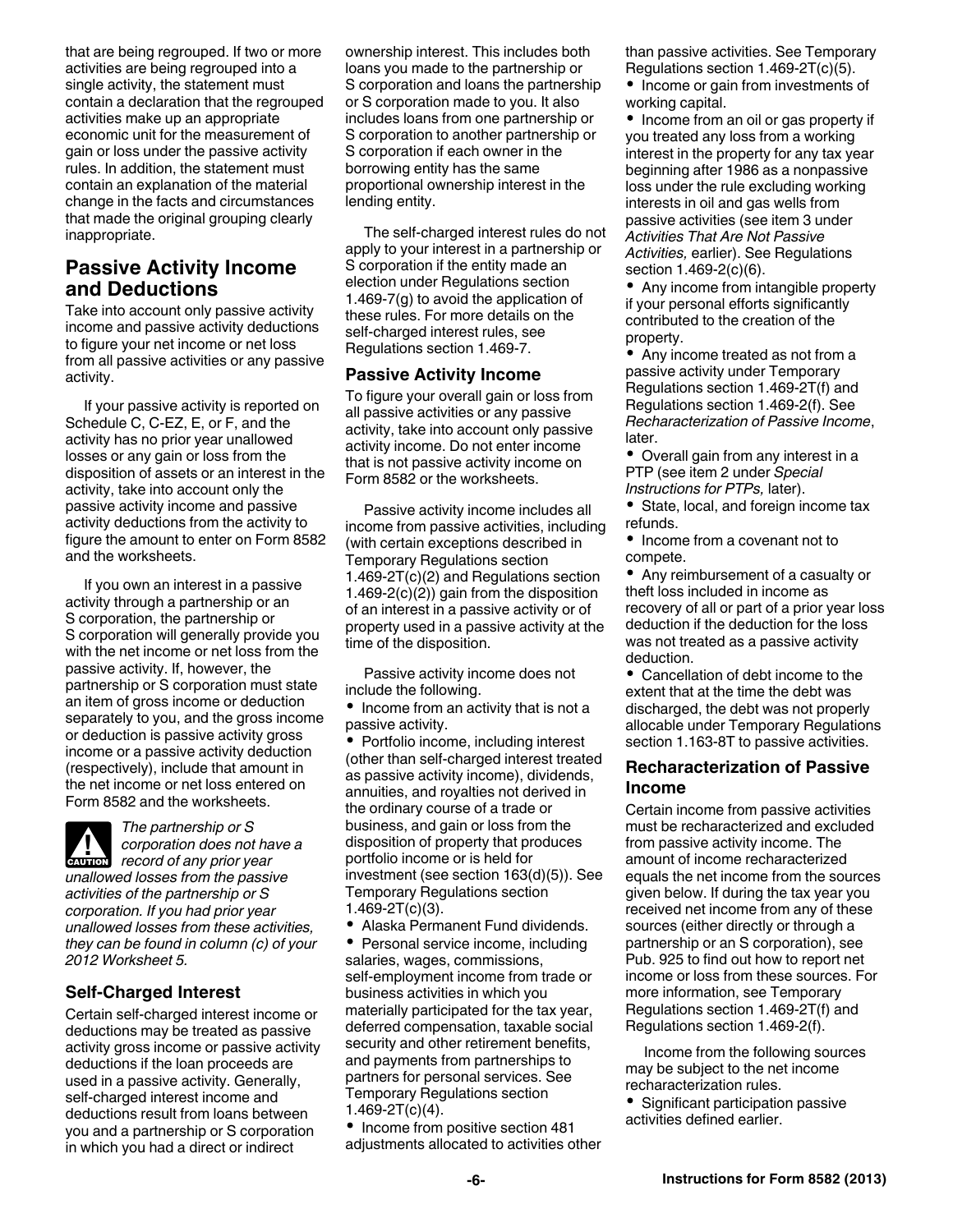- Rental of property if less than 30% of the unadjusted basis of the property is subject to depreciation.
- Passive equity-financed lending activities.
- Rental of property incidental to a development activity.
- Rental of property to a nonpassive activity.

Acquisition of an interest in a pass-through entity that licenses intangible property.

#### **Passive Activity Deductions**

To figure your overall gain or overall loss from all passive activities or any passive activity, take into account only passive activity deductions.

Passive activity deductions include all deductions from activities that are passive activities for the current tax year and all deductions from passive activities that were disallowed under the PAL rules in prior tax years and carried forward to the current tax year. See Regulations section 1.469-1(f)(4).

Passive activity deductions include losses from a disposition of property used in a passive activity at the time of the disposition and losses from a disposition of less than your entire interest in a passive activity. See *Dispositions*, later, for the treatment of losses upon disposition of your entire interest in an activity.

Passive activity deductions do not include the following.

• Deductions for expenses (other than interest expense) that are clearly and directly allocable to portfolio income.

Qualified home mortgage interest, capitalized interest expenses, and other interest expenses (except self-charged interest treated as a passive activity deduction (discussed earlier) and interest expenses properly allocable to passive activities).

Losses from dispositions of property that produce portfolio income or property held for investment.

State, local, and foreign income taxes.

Miscellaneous itemized deductions that may be disallowed under section 67.

Charitable contribution deductions.

• Net operating loss deductions, percentage depletion carryovers under section 613A(d), and capital loss carryovers.

Deductions and losses that would have been allowed for tax years beginning before 1987, but for basis or at-risk limitations.

• Net negative section 481 adjustments allocated to activities other than passive activities. See Temporary Regulations section 1.469-2T(d)(7).

Deductions for losses from fire, storm, shipwreck, or other casualty or from theft if losses similar in cause and severity do not recur regularly in the activity.

The deduction allowed for the deductible part of self-employment taxes.

### **Former Passive Activities**

A former passive activity is any activity that was a passive activity in a prior tax year but is not a passive activity in the current tax year. A prior year unallowed loss from a former passive activity is allowed to the extent of current year income from the activity.

If current year net income from the activity is less than or equal to the prior year unallowed loss, enter the prior year unallowed loss and any current year net income from the activity on Form 8582 and the applicable worksheets.

If current year net income from the activity is more than the prior year unallowed loss from the activity, enter the prior year unallowed loss and the current year net income up to the amount of prior year unallowed loss on Form 8582 and the applicable worksheets.

If the activity has a net loss for the current year, enter the prior year unallowed loss (but not the current year loss) on Form 8582 and the applicable worksheets.

To report a disposition of a former passive activity, follow the rules under *Dispositions*, next.

## **Dispositions**

#### **Disposition of an Entire Interest**

If you disposed of your entire interest in a passive activity or a former passive activity to an unrelated person in a fully taxable transaction during the tax year, your losses allocable to the activity for the year are not limited by the PAL rules.

A fully taxable transaction is a transaction in which you recognize all realized gain or loss.

If you are using the installment method to report this kind of disposition, figure the loss for the current year that is not limited by the PAL rules by multiplying your overall loss (which does not include losses allowed in prior years) by the following fraction:

Gain recognized in the current year

Unrecognized gain as of the beginning of the current year

A partner in a PTP is not treated as having disposed of an entire interest in an activity of a PTP until there is an entire disposition of the partner's interest in the PTP.

### **Reporting an Entire Disposition on Form 4797 or Form 8949**

If you completely dispose of your entire interest in a passive activity or a former passive activity, you may have to report net income or loss and prior year unallowed losses from the activity. All the net income and losses are reported on the forms and schedules normally used.

Combine all income and losses (including any prior year unallowed losses) from the activity for the tax year to see if you have an overall gain or loss.

If you have an overall gain, report the income, losses, and prior year unallowed losses on Worksheet 1, 2, or 3.

If you have an overall gain and this is a former passive activity, report all income and losses (including any prior year unallowed losses) on the forms and schedules normally used and do not use Form 8582.

If you have an overall loss when you combine the income and losses, do not use the worksheets or Form 8582 for the activity. All losses (including prior year unallowed losses) are allowed in full. Report the income and losses on the forms and schedules normally used.

An overall loss from an entire disposition of a passive activity is a nonpassive loss if you have an aggregate loss from all other passive activities. When figuring your modified adjusted gross income for line 7 of Form 8582, be sure to take into account the overall loss from the disposition of the activity.

*Example 1. Activity with overall gain.* You sell your entire interest in a rental real estate activity in which you actively participated for a gain of \$15,525. \$7,300 of the gain is section 1231 gain reported on Form 4797, Part I, and \$8,225 is ordinary recapture income reported on Form 4797, Part II. On line 22 of Schedule E (Form 1040), you report a total loss of \$15,450, which includes a current year \$2,800 net loss and a \$12,650 prior year unallowed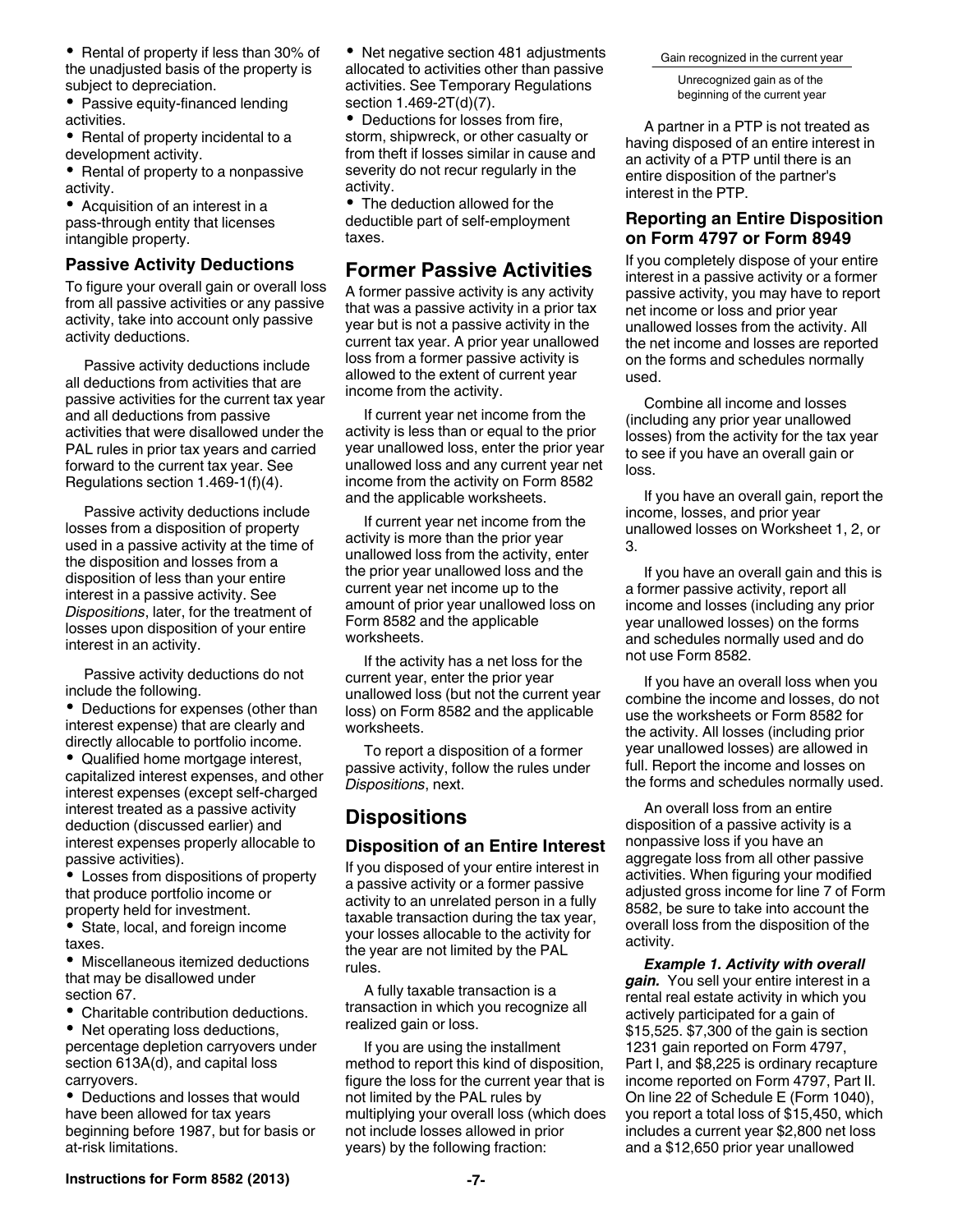loss. You have an overall gain from the disposition  $(\$15,525 - \$15,450 = \$75)$ .

Because you had an overall gain, you make the following entries on Worksheet 1. You enter the \$15,525 gain on the disposition in column (a), the current year loss of \$2,800 in column (b), and the prior year unallowed loss of \$12,650 in column (c).

*Example 2. Activity with overall loss.* You sell your entire interest in an oil and gas limited partnership that was your only passive activity for a gain of \$2,000. You have a current year Schedule E loss of \$3,330 and a Schedule E prior year unallowed loss of \$1,115.

Because you have an overall loss of \$2,445 after combining the gain and losses, none of the amounts are entered on Worksheet 3 or on Form 8582.

You enter the net loss plus the prior year unallowed loss  $(\$3,330 + \$1,115 =$ \$4,445) on Schedule E, Part II, column (h), and the \$2,000 gain on the sale on Form 8949, in either Part I or Part II, depending on how long you held the partnership interest.

### **Disposition of Less Than an Entire Interest**

Gains and losses from the disposition of less than an entire interest in an activity are treated as part of the net income or net loss from the activity for the current year.



*A disposition of less than substantially all of an entire*  **k** substantially all of an entire<br> *interest does not trigger the allowance of prior year unallowed losses.*

## **Disposition of Substantially All of an Activity**

You may treat the disposition of substantially all of an activity as a separate activity if you can prove with reasonable certainty:

1. The prior year unallowed losses, if any, allocable to the part of the activity disposed of, and

2. The net income or loss for the year of disposition allocable to the part of the activity disposed of.

# **Specific Instructions**

## **Part I—2013 Passive Activity Loss**

Use Part I to combine the net income and net loss from all passive activities to determine if you have a passive activity

loss (PAL) for 2013. Use Worksheets 1, 2, and 3 to determine the entries for lines 1–3 of Part I, as follows.

 Worksheet 1 is used for rental real estate activities with active participation.

 Worksheet 2 is used for commercial revitalization deductions (CRDs) from rental real estate activities (with or without active participation).

 Worksheet 3 is used for all other passive activities.

See Pub. 925 for examples showing how to complete the worksheets.

*If you need additional lines for any of the worksheets, you can either attach copies of page 2 or 3, whichever is applicable, or your own schedule that is in the same format as the worksheet.* **TIP**

## **Worksheet 1**

Individuals and qualifying estates who actively participated in rental real estate activities must include the income or loss from those activities in Worksheet 1 to figure the amounts to enter on lines 1a through 1c of Form 8582. Do not include any commercial revitalization deductions (CRDs) from these activities in the net income or loss reported in Worksheet 1.

Do not enter a prior year unallowed loss in column (c) of Worksheet 1 unless you actively participated in the activity in both the year the loss arose and the current tax year. If you did not actively participate in both years, enter the prior year unallowed loss in column (c) of Worksheet 3.

*Married individuals who file separate returns and lived with*  **k** *separate returns and lived*<br> **EXUTION** *their spouses at any time during the tax year do not qualify under the active participation rule and must use Worksheet 3 instead of Worksheet 1.*

**Column (a).** Enter the current year net income from each activity. Enter the total of column (a) on line 1a of Form 8582.

*Example.* A Schedule E rental activity has current year profit of \$5,000 and a Form 4797 gain of \$2,000. You enter \$7,000 in column (a).

**Column (b).** Enter the current year net loss for each activity. Do not enter any prior year unallowed losses in this column. Enter the total of column (b) on line 1b of Form 8582.

If an activity has net income on one form or schedule and a net loss on another form or schedule, report the net amounts separately in columns (a) and (b) of Worksheet 1.

*Example.* A Schedule E rental activity has current year income of \$1,000 on line 21 of Schedule E and a current year Form 4797 loss of \$4,500. You enter \$1,000 in column (a) and (\$4,500) in column (b).

**Column (c).** Enter the prior year unallowed losses for each activity. You find these amounts on Worksheet 5, column (c), of your 2012 Form 8582. Enter the total of column (c) from your 2013 Worksheet 1 on line 1c of Form 8582.

**Columns (d) and (e).** Combine income and losses in columns (a) through (c) for each activity, and either enter the overall gain for the activity in column (d) or enter the overall loss for the activity in column (e). Do not enter amounts from columns (d) and (e) on Form 8582. These amounts will be used when Form 8582 is completed to figure the loss allowed for the current year.

### **Worksheet 2**

Use Worksheet 2 to figure the amount to enter on lines 2a and 2b for commercial revitalization deductions (CRDs) from rental real estate activities (see *Commercial revitalization deduction (CRD),* earlier).



*You cannot claim a CRD for a building placed in service after*  **building placed in se**<br> **December 31, 2009.** 

Do not include the following amounts on Worksheet 2.

• Income or other deductions from the same activity. Instead, report any net income or net loss from the activity, except for the CRD, in Worksheet 1 if you actively participated in the activity or in Worksheet 3 if you did not actively participate.

CRDs from passive activities other than rental real estate activities. Instead, report these deductions as part of the net income or loss from the passive activity in Worksheet 3.

**Column (a).** Enter the current year CRD from each rental real estate activity. You can claim a current year CRD for 2013, only if you, or a pass-through entity in which you were a partner or shareholder, had a CRD for a building placed in service before 2010 and elected to ratably claim a deduction for the CRD over a period of 120 months that included all or part of 2013. Enter the total of column (a) on line 2a of Form 8582.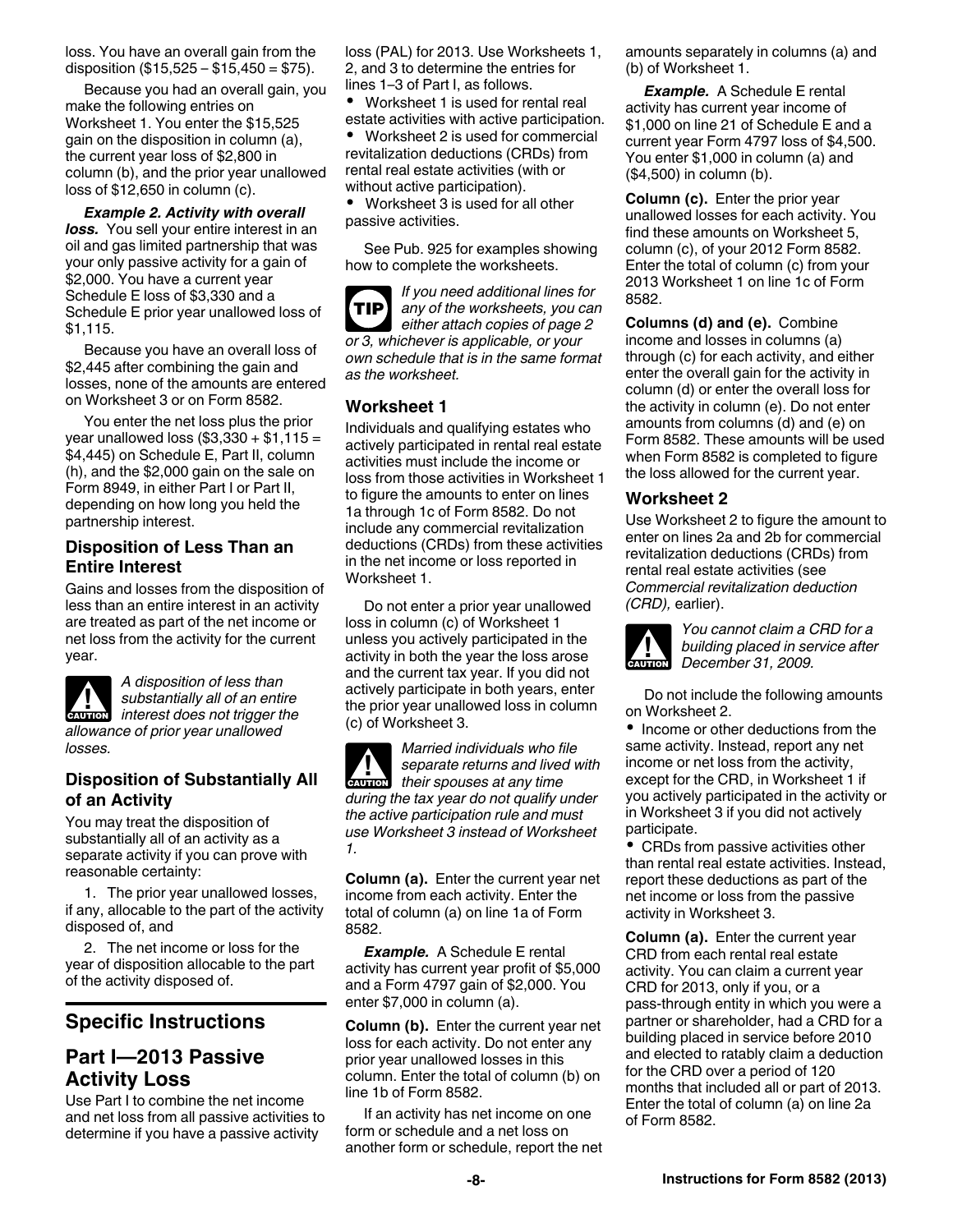**Column (b).** Enter the prior year unallowed CRD for each rental real estate activity. Enter the total of column (b) on line 2b of Form 8582.

**Column (c).** Combine the amounts in columns (a) and (b) for each activity and enter the overall loss for the activity in column (c). These amounts will be used when Form 8582 is completed to figure the loss allowed for the current year.

#### **Worksheet 3**

Use Worksheet 3 to figure the amounts to enter on lines 3a through 3c for:

• Passive trade or business activities, • Passive rental real estate activities

that do not qualify for the special allowance (but do not include CRDs reported in Worksheet 2), and

• Rental activities other than rental real estate activities.

**Column (a).** Enter the current year net income for each activity. Enter the total of column (a) on line 3a of Form 8582. (See the example under *Column (a)* for Worksheet 1, earlier.)

**Column (b).** Enter the current year net loss for each activity. Enter the total of column (b) on line 3b of Form 8582. (See the example under *Column (b)* for Worksheet 1, earlier.)

**Column (c).** Enter the unallowed losses for the prior years for each activity. You find these amounts on Worksheet 5, column (c), of your 2012 Form 8582. Enter the total of column (c) from your 2013 Worksheet 3 on line 3c of Form 8582.

**Columns (d) and (e).** Combine income and losses in columns (a) through (c) for each activity, and either enter the overall gain for the activity in column (d) or enter the overall loss for the activity in column (e). Do not enter amounts from columns (d) and (e) on Form 8582. These amounts will be used when Form 8582 is completed to figure the loss allowed for the current year.

## **Part II—Special Allowance for Rental Real Estate Activities With Active Participation**

Use Part II to figure the maximum amount of rental loss allowed if you have a net loss from a rental real estate activity with active participation.

Enter all numbers in Part II as positive amounts (that is, greater than zero).

*Example.* Line 5 has a loss of \$42,000 (reported as a positive amount) and line 9 is \$25,000. You enter \$25,000 on line 10 (the smaller of line 5 or line 9, both treated as positive amounts).

*Married persons filing separate returns who lived with their*  **z** *spouses at any time during the year are not eligible for the special allowance. They must enter -0- on line 10 and go to line 15.*

**Line 5.** Enter on line 5 the smaller of the loss on line 1d or the loss on line 4.

*Example.* Line 1d has a loss of \$3,000, line 2c is zero, and line 3d has a gain of \$100. The combined loss on line 4 is \$2,900. You enter \$2,900 as a positive number on line 5 (the smaller of the loss on line 1d or the loss on  $line 4$ ).

**Line 6.** Married persons filing separate returns who lived apart from their spouses at all times during the year must enter \$75,000 on line 6 instead of \$150,000.

**Line 7.** To figure modified adjusted gross income, combine all the amounts used to figure adjusted gross income except do not take into account:

• Passive income or loss included on Form 8582,

Any rental real estate loss allowed to real estate professionals (defined under *Activities That Are Not Passive Activities,* earlier),

- Any overall loss from a PTP,
- $\bullet$ The taxable amount of social security and tier 1 railroad retirement benefits,
- $\bullet$ Deductible contributions to traditional individual retirement accounts (IRAs) and section 501(c)(18) pension plans,
- The domestic production activities deduction,
- The deduction allowed for the deductible part of self-employment taxes,

• The exclusion from income of interest from series EE and I U.S. savings bonds used to pay higher education expenses,

The exclusion of amounts received under an employer's adoption assistance program,

• The student loan interest deduction, or

• The tuition and fees deduction.

Include in modified adjusted gross income any portfolio income and expenses that are clearly and directly allocable to portfolio income. Also include any income that is treated as nonpassive income, such as overall gain from a PTP and net income from an activity or item of property subject to the

recharacterization of passive income rules.

When figuring modified adjusted gross income, include any overall loss from the entire disposition of a passive activity (considered a nonpassive loss).

*Example.* Your adjusted gross income on line 37 of Form 1040 is \$92,000, and you have taxable social security benefits of \$5,500 on line 20b. Your modified adjusted gross income is \$86,500 (\$92,000 – \$5,500).

**Line 9.** Do not enter more than \$12,500 on line 9 if you are married filing a separate return and you and your spouse lived apart at all times during the year.

## **Part III—Special Allowance for Commercial Revitalization Deductions From Rental Real Estate Activities**

Use Part III to figure the maximum commercial revitalization deduction (CRD) allowed from a rental real estate activity.

Enter all numbers in Part III as positive amounts (that is, greater than zero.)

*Married persons filing separate returns who lived with their*  **z** *spouses at any time during the year are not eligible for the special allowance. They must enter -0- on line 14 and go to line 15.*

**Line 11.** Enter \$12,500 (reduced by the amount, if any, on line 10) on line 11 if you are married filing a separate return and you and your spouse lived apart at all times during the year.

# **Part IV—Total Losses Allowed**

Use Part IV to figure the amount of the PAL (as determined in Part I) allowed for 2013 from all passive activities.

**Line 16.** Use the worksheets on Form 8582 and the following instructions for those worksheets to figure the unallowed loss to be carried forward and the allowed loss to report on your forms and schedules for 2013.

## **Worksheets 1, 2, and 3**

Worksheets 1 and 3, columns (d) and (e), show whether an activity had an overall gain or loss. Worksheet 2, column (c), shows the CRDs from rental real estate activities. If you have activities that show overall gain in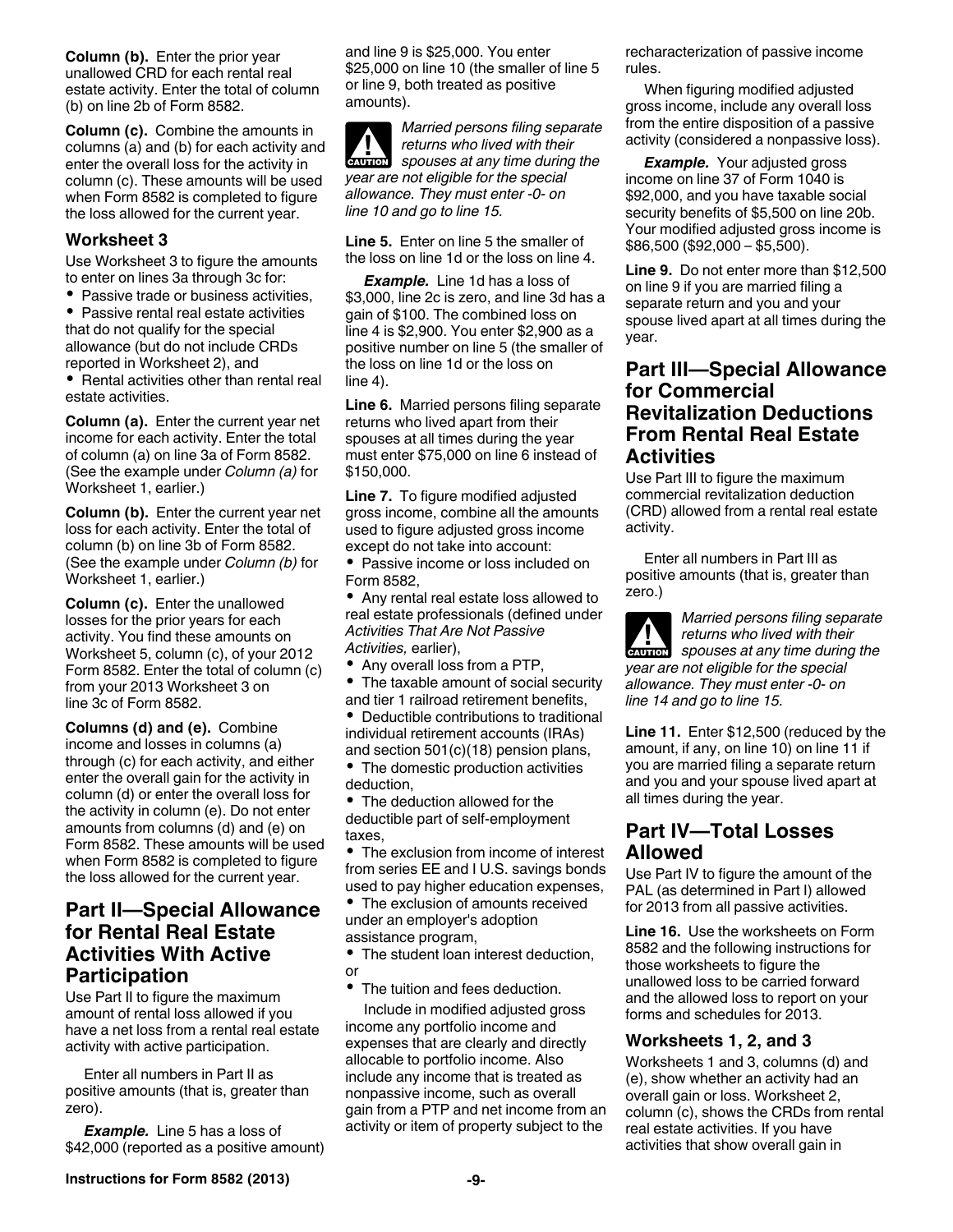column (d) of Worksheet 1 or 3, report all the income and losses listed in columns (a), (b), and (c) for those activities on the proper forms and schedules, including Form 8582.

If you have activities that show an overall loss in column (e) of Worksheet 1 or 3 or column (c) of Worksheet 2, you must allocate your allowed loss on line 16 of Form 8582 to those activities by completing Worksheets 4, 5, and 6 or 7.

Complete Worksheet 4 only if you entered an amount (other than zero) on line 10 or 14 of Form 8582. Otherwise, skip Worksheet 4 and complete Worksheet 5 for all activities in Worksheet 1 or 3 that have overall losses in column (e) and all activities in Worksheet 2.

#### **Worksheet 4**

Use Worksheet 4 to allocate the special allowance on line 10 or line 14 of Form 8582 among your rental real estate activities.

In the first column of Worksheet 4, enter the name of each activity. In the second column, enter the form or schedule and line number on which the loss will be reported.

*Example.* You receive a Schedule K-1 from partnership P that reports losses from two rental real estate activities, Activity X and Activity Y. The losses from partnership P are reported on line 28A of Schedule E. In the first two columns of Worksheet 4, enter:

| <b>Name of Activity</b> | Form or Schedule |
|-------------------------|------------------|
| Activity X              | Sch E, line 28A  |
| <b>Activity Y</b>       | Sch E, line 28A  |

If the loss from an activity is reported in more than one place, identify both locations in the second column (for example, Sch E, line 28A/Form 4797, line 2). If you need additional space, show this information on an attached statement.

Enter all activities with overall losses from Worksheets 1 and 2 as follows.

• If you entered an amount on line 10, list on Worksheet 4 all activities with an overall loss in column (e) of Worksheet 1.

• If you entered an amount on line 14, list on Worksheet 4 all activities with an overall loss in column (c) of Worksheet 2.

• If you entered amounts on both lines 10 and 14 of Form 8582, you must

complete two separate Worksheets 4. For the second worksheet, you either may attach an extra copy of page 2 of Form 8582 or your own schedule in the same format as Worksheet 4. On the first Worksheet 4, list all activities with an overall loss in column (e) of Worksheet 1. On the second Worksheet 4, list all activities with an overall loss in column (c) of Worksheet 2.

**Column (a).** Enter the overall loss from column (e) of Worksheet 1 or column (c) of Worksheet 2 for each activity.

**Column (b).** Divide each of the individual losses shown in column (a) by the total of all the losses in column (a) and enter this ratio for each activity in column (b). The total of all the ratios in column (b) must equal 1.00.

**Column (c).** Multiply each ratio in column (b) by the amount on line 10 or line 14 of Form 8582, and enter the results in column (c). The total of column (c) must be the same as line 10 or line 14 of Form 8582.

*Column (c) total is the same as column (a) total.* If the total losses in column (c) are the same as those in column (a), the losses in Worksheets 1 and 2 are allowed in full and are not carried over to Worksheet 5. Report all amounts in columns (a), (b), and (c) of Worksheet 1 and columns (a) and (b) of Worksheet 2 on the proper forms and schedules.

*Column (c) total is less than column (a) total.* If the total losses in column (c) are less than the total losses in column (a), complete column (d).

**Column (d).** Subtract column (c) from column (a) and enter the results in column (d). Also enter the amounts from column (d) of Worksheet 4 in column (a) of Worksheet 5.

#### **Worksheet 5**

Complete Worksheet 5 if any activities have an overall loss in column (e) of Worksheet 3 or losses in column (d) of Worksheet 4 (in column (e) of Worksheet 1 or column (c) of Worksheet 2 if you did not have to complete Worksheet 4).

On Worksheet 5, enter the name of each activity and the form or schedule and line number on which the loss will be reported. See the example for Worksheet 4. Identify any deduction from Worksheet 2 on a separate line (even if the amount is from an activity also shown on Worksheet 1 or 3) and add "CRD" after the name of the activity. **Column (a).** Enter the amounts, if any, from column (d) of Worksheet 4 (from column (e) of Worksheet 1 or column (c) of Worksheet 2 if you did not have to complete Worksheet 4). Also enter the losses, if any, from column (e) of Worksheet 3.

**Column (b).** Divide each of the individual losses shown in column (a) by the total of all the losses in column (a) and enter this ratio for each activity in column (b). The total of all the ratios must equal 1.00.

**Column (c).** Complete the following computation.

| A. Enter as a positive amount<br>line 4 of Form 8582 $\ldots$ |  |
|---------------------------------------------------------------|--|
| <b>B.</b> Add lines 10 and 14 of<br>Form $8582$               |  |
| <b>C.</b> Subtract line <b>B</b> from line                    |  |

Multiply each ratio in column (b) by the amount on line C above, and enter the result in column (c).

#### **Worksheets 6 and 7**

These worksheets allocate your unallowed and allowed losses for each activity.

If you have losses from any activity that are reported on two or more different forms or schedules, use Worksheet 7 instead of Worksheet 6 for that activity.

Also use Worksheet 7 instead of Worksheet 6 for any activity with two or more transactions that are reported on the same form or schedule but must be separately identified for tax purposes. Transactions that must be separately identified include capital losses that are 28% rate losses and those that are not.

**Note.** 28% rate gain or loss includes all collectibles gains and deductible long-term losses and section 1202 gain on the sale of qualified small business stock. See Instructions for Schedule D for details.

#### **Worksheet 6**

Use Worksheet 6 for any activity listed in Worksheet 5 if all the loss from that activity is reported on one form or schedule and no transactions need to be identified separately (as discussed, later).

**Example.** Use Worksheet 6 if all the loss from an activity is reported on Schedule E, even though part of the loss is a current year Schedule E loss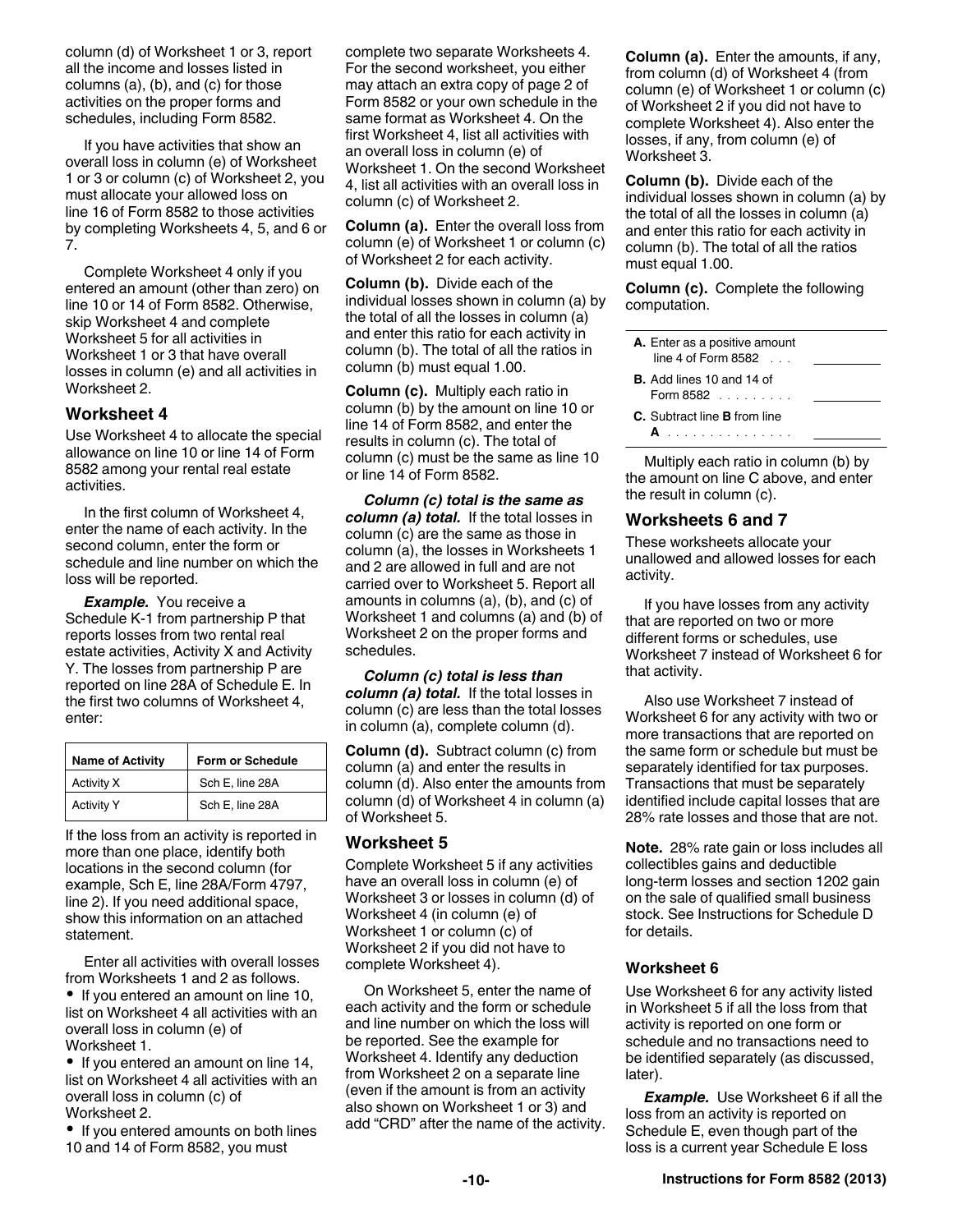and part of it is from a Schedule E prior year unallowed loss.

On Worksheet 6, enter the name of each activity and the form or schedule and line number on which the loss is reported. See the example for Worksheet 4. Identify each CRD from Worksheet 5 on a separate line and add "CRD" after the name of the activity.

**Column (a).** For each activity entered in Worksheet 6, enter the net loss plus the prior year unallowed loss for the activity. Figure this amount by adding the losses in columns (b) and (c) of Worksheets 1 and 3 or enter the loss from column (c) of Worksheet 2.

**Column (b).** For each activity entered in Worksheet 6, enter the amount from column (c) of Worksheet 5 for the activity. These are your unallowed losses for 2013. Keep a record of these amounts so the losses can be used to figure your PAL next year.

**Column (c).** Subtract column (b) from column (a). These are your allowed losses for 2013. Report the amounts in this column on the forms and schedules normally used.

See the forms and schedules listed under *How To Report Allowed Losses,*  later. Also, see Pub. 925 for an extensive example of how to report passive income and losses on the forms and schedules.

#### **Worksheet 7**

Use Worksheet 7 for any activity listed in Worksheet 5 that has losses that are reported on two or more different forms and schedules or on different parts of the same form or schedule (for example, 28% rate and non-28%-rate capital losses reported on Form 8949). Worksheet 7 allocates the allowed and unallowed loss for the activity and allocates the allowed loss to the different forms or schedules (or different parts of the same form or schedule) used to report the losses.

Only losses that would cause a difference in tax liability if they were reported on a different form or schedule or on different parts of the same form or schedule are kept separate. Those forms, schedules, and parts are:

Schedules C, E, and F.

 Form 8949 (Parts I and II (28% rate losses and non-28%-rate losses)).

**Note.** You must make a separate entry in Form 8949, Part I or Part II, for each

transaction reported. See the Instructions for Form 8949.

 Forms 4684 (Section B), 4797 (Parts I and II), and 4835.

Use a separate copy of Worksheet 7 for each activity for which you have losses reported on two or more different forms or schedules or different parts of the same form or schedule.

On Worksheet 7, enter the form or schedule and line number on the dotted line above each line 1a (for example, Schedule D, line 12, to report a 28% rate loss from a partnership).

**Line 1a, column (a).** Enter the net loss plus any prior year unallowed loss from the activity that is reported on the same form or, in the case of Form 4797 and Form 8949, the same part.

If you have a Form 8949 28% rate loss and a Form 8949 non-28%-rate loss, see *Example of Form 8949 transactions,* later, before completing Worksheet 7.

**Line 1b, column (a).** Enter any net income from the activity that is reported on the same form or schedule (or on the same part of the same form or schedule) as the loss on line 1a, column (a).

*Example.* You enter a prior year unallowed loss from Form 4797, Part I, on line 1a. If the activity has a current year Form 4797, Part I, gain, enter the gain on line 1b, column (a). If the activity does not have a Form 4797, Part I, gain, enter -0- on line 1b, column (a).

**Line 1c, column (b).** Subtract line 1b, column (a), from line 1a, column (a), and enter the result in column (b). If line 1b, column (a), is more than line 1a, column (a), enter -0- in column (b).

**Column (c).** Divide each of the losses entered in column (b) by the total of column (b) and enter the ratio in column (c). The total of this column must be 1.00.

**Column (d).** Multiply the unallowed loss for this activity, found in Worksheet 5, column (c), by each ratio in column (c) of Worksheet 7. If -0- is entered in column (b) of Worksheet 7, also enter -0- for that form or schedule in column (d).

The amount in column (d) is the unallowed loss for 2013. Keep a record of this worksheet so you can use the losses to figure your PAL next year.

**Column (e).** Subtract the amount in column (d) from the loss entered on line 1a, column (a). This is the allowed loss for 2013 to enter on the forms or schedules. The forms and schedules you use must show the losses from this column and the income, if any, for that activity from column (a) of Worksheet 1 or Worksheet 3.

#### *Example of Form 8949*

*transactions.* The taxpayer had the following Form 8949 transactions from passive activities in 2013.

#### *Activity I*

A passive activity prior year unallowed long-term capital loss (a 28% rate loss) of \$1,000 and a current year long-term capital loss (a non-28%-rate loss) of \$3,000.

#### *Activity II*

A current year collectibles loss (a 28% rate loss) of \$230 and net income of \$1,100 from Schedule E (Form 1040).

#### *Worksheet 3*

Activity I has an overall loss of \$4,000 (current year long-term capital loss of \$3,000 and a prior year unallowed long-term capital loss of \$1,000). Activity II has an overall gain of \$870 (current year net income of \$1,100 less a current year long-term capital loss of \$230). Line 16 of Form 8582 shows an allowed loss of \$1,100.

Since Activity II has an overall gain, the amounts shown in columns (a) and (b) of Worksheet 3 for that activity are reported on the proper forms and schedules and are not shown on any other worksheet.

#### *Worksheet 5*

Activity I has an unallowed loss of \$3,130 ( line 4 of Form 8582 (\$3,130) less the sum of lines 10 and 14 of Form 8582 (-0-) x 100%).

#### *Worksheet 7*

This worksheet is used to figure the portion of the unallowed loss attributable to the 28% rate loss and the portion attributable to the non-28%-rate loss.

The loss attributable to the 28% rate loss (\$1,000) and the loss attributable to the non-28%-rate loss (\$3,000) are separate entries in Worksheet 7. The ratio of each loss to the total of the two losses is figured as follows. \$1,000/\$4,000 = .25. \$3,000/\$4,000 = .75. Each of these ratios is multiplied by the unallowed loss for Activity I, shown in column (c) of Worksheet 5 (\$3,130).

Unallowed losses for Activity I: • 28% rate loss: .25 x \$3,130 = \$782.50.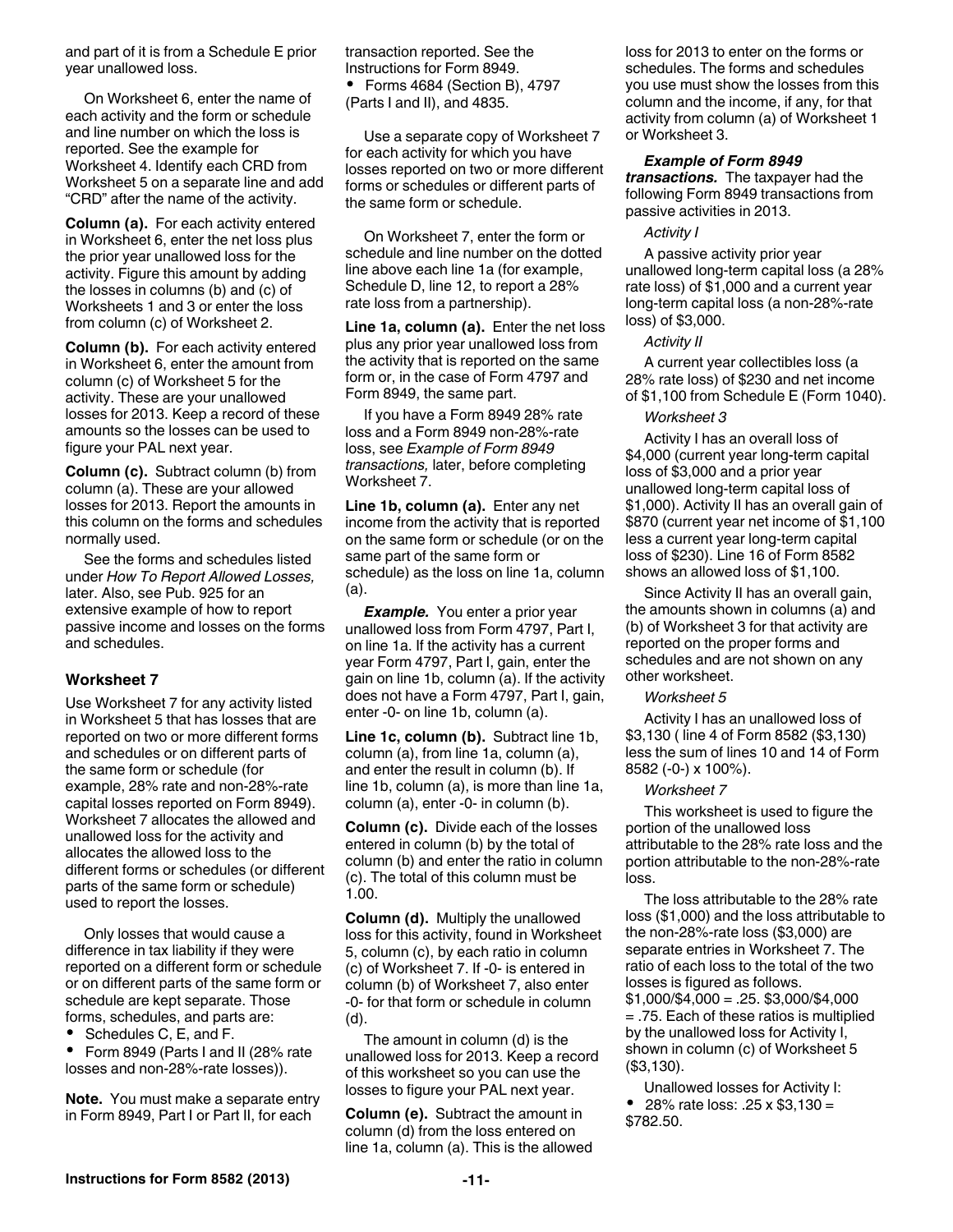• Non-28%-rate loss:  $.75 \times $3,130 =$ \$2,347.50.

Allowed losses for Activity I:

 28% rate loss: \$1,000 − \$782.50 = \$217.50.

 Non-28%-rate loss: \$3,000 −  $$2,347.50 = $652.50$ .

The total loss allowed for Activity I (\$870) is entered in Part II of Form 8949. The 28% rate loss (\$217.50) is entered on the 28% Rate Gain Worksheet (see the instructions for Schedule D, line 18). Keep a record of the unallowed 28% rate and non-28%-rate losses to figure the PAL for these transactions next year.

See the forms and schedules listed under *How To Report Allowed Losses*, later. Also, see Pub. 925 for an extensive example of how to report passive income and losses on the forms and schedules.

# **How To Report Allowed Losses**

**Line 4 is income.** If line 4 of Form 8582 shows net income or zero, all the losses in columns (b) and (c) of Worksheets 1 and 3 and all the deductions in columns (a) and (b) of Worksheet 2 are allowed in full. Report the income and losses in columns (a), (b), and (c) of Worksheets 1 and 3 and deductions in columns (a) and (b) of Worksheet 2 on the forms and schedules normally used.

**Line 16 is the same as the total of lines 1b, 1c, 2a, 2b, 3b, and 3c.** In this case, all the losses in columns (b) and (c) of Worksheets 1 and 3 and all the deductions in columns (a) and (b) of Worksheet 2 are allowed in full. Report the income and losses in columns (a), (b), and (c) of Worksheets 1 and 3 and deductions in columns (a) and (b) of Worksheet 2 on the forms and schedules normally used.

**Columns (a) and (c) of Worksheet 4 are the same amount.** In this case, all the losses in columns (b) and (c) of Worksheet 1 and all the deductions in columns (a) and (b) of Worksheet 2 are allowed in full. Report the income and losses in columns (a), (b), and (c) of Worksheet 1 and the deductions in columns (a) and (b) of Worksheet 2 on the forms and schedules normally used.

**Losses allowed in column (c) of Worksheet 6.** The amounts in column (c) of Worksheet 6 are the losses or deductions allowed for 2013 for the activities listed in that worksheet. Report the loss allowed from column (c) of

Worksheet 6 and the income, if any, for that activity from column (a) of Worksheet 1 or 3, on the form or schedule normally used.

**Losses allowed in column (e) of Worksheet 7.** The amounts in column (e) of Worksheet 7 are the losses or deductions allowed for 2013 for the activity listed on that worksheet. Report the losses allowed from column (e) of Worksheet 7 and the income, if any, for that activity from column (a) of Worksheet 1 or 3, on the forms or schedules normally used.

**Schedules C and F, and Form 4835.**  Enter on the net profit or loss line of your schedule or form the allowed passive loss from the worksheet. To the left of the entry space, enter "PAL."

If the net profit or loss line on your form or schedule shows net profit for the year, reduce the net profit by the allowed loss from Worksheet 6 or 7, and enter the result on the net profit or loss line.

*Example.* Schedule C shows net profit for the year of \$5,000 from a passive activity. The activity also has a Form 4797 gain of \$2,500 and a prior year unallowed Schedule C loss of \$6,000. The loss allowed for 2013 is \$6,000. You enter a net loss of \$1,000 on line 31 of Schedule C (the \$5,000 net profit for the year less the \$6,000 loss allowed for the year). To the left of the entry space, you enter "PAL."

See *Form 4797 and Form 8949*, later, if you also had passive gains and losses from the sale of assets or of an interest in a passive activity.

**Schedule E. Part I. Enter the allowed** loss from the worksheet on line 22 of Schedule E. An activity that has net profit for the year and prior year unallowed losses will have net profit on line 21 and the allowed loss on line 22. The allowed loss on line 22 will include the loss allowed to the extent of the net profit. Line 24 of Schedule E will show total profit and line 25 will show total losses allowed (both passive and nonpassive). Line 26 will show the total net profit or loss.

**Schedule E, Parts II and III.** Any net income shown on your Schedule K-1 that is passive income must be entered as passive income in the appropriate column of Schedule E, Part II or III. Enter the passive loss allowed from Worksheet 6 or 7 in the appropriate column for passive losses. The passive losses allowed include the loss allowed to the extent of any net income from the activity. Passive net income or loss

reportable on Schedule E, Part II, includes any self-charged interest income and deductions treated as passive activity income and deductions. See *Self-Charged Interest*, earlier.

See *Form 4797 and Form 8949*, later, if you also had passive gains or losses from the sale of assets or of an interest in a passive activity.

**Form 4684, Section B.** Any passive activity gain from Form 4684 is unchanged. It was used on Form 8582 to determine allowable PALs. If you do not have passive losses on Form 4684, complete Form 4684 and follow the instructions for that form for where to report the gain.

If you have passive losses on Form 4684, cross through the amount you first entered on line 31, 32, 38a, 38b, or 39 of that form, and enter the allowed loss from the worksheet. To the left of the entry space, enter "PAL."

**Form 4797 and Form 8949.** If you sold assets from a passive activity or you sold an interest in your passive activity, all gains from the activity must be entered on the appropriate line of Form 4797 or Form 8949. Identify the gain as "FPA." Enter any allowed losses for Form 4797 or Form 8949 on the appropriate line and to the left of the entry space, enter "PAL."

**Entire disposition with an overall** 

**loss.** If you made an entire disposition of your interest in a passive activity and that activity had an overall loss, none of the gains, if any, or losses were entered on Form 8582 or the worksheets. However, all the gains and losses must be reported on the forms or schedules normally used. To the left of the entry space, enter "EDPA."

**Entire disposition with an overall gain.** Gains and losses from this activity were included on Form 8582 so that the gains might offset other PALs. Report all the gains and losses on the forms and schedules normally used, and to the left of the entry space, enter "EDPA."

# **Publicly Traded Partnerships (PTPs)**

A PTP is a partnership whose interests are traded on an established securities market or are readily tradable on a secondary market (or its substantial equivalent).

An established securities market includes any national securities exchange and any local exchange registered under the Securities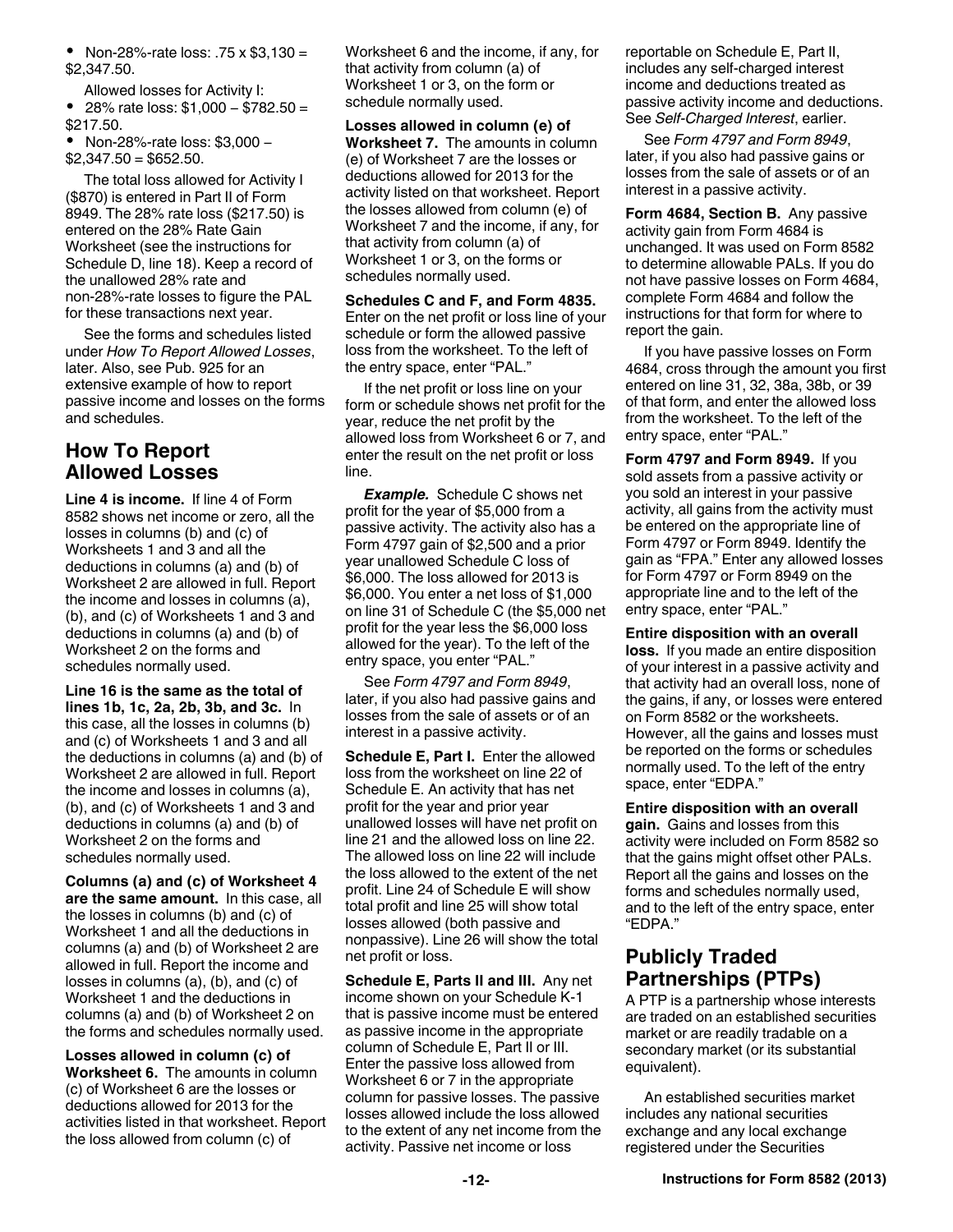Exchange Act of 1934 or exempted from registration because of the limited volume of transactions. It also includes any over-the-counter market.

A secondary market generally exists if a person stands ready to make a market in the interest. An interest is treated as readily tradable if the interest is regularly quoted by persons, such as brokers or dealers, who are making a market in the interest.

The substantial equivalent of a secondary market exists if there is no identifiable market maker, but holders of interests have a readily available, regular, and ongoing opportunity to sell or exchange interests through a public means of obtaining or providing information on offers to buy, sell, or exchange interests. Similarly, the substantial equivalent of a secondary market exists if prospective buyers and sellers have the opportunity to buy, sell, or exchange interests in a timeframe and with the regularity and continuity that the existence of a market maker would provide.

### **Special Instructions for PTPs**

Section 469(k) provides that the passive activity limitations must be applied separately to items from each PTP. PALs from a PTP generally may be used only to offset income or gain from passive activities of the same PTP. The special allowance (including CRDs) for rental real estate activities does not apply to PALs from a PTP.

**Passive activity loss rules for partners in PTPs.** Do not report passive income, gains, or losses from a PTP on Form 8582. Instead, use the following rules to figure and report your income, gains, and losses from passive activities you held through each PTP you owned during the tax year.

1. Combine any current year income, gains and losses, and any prior year unallowed losses to see if you have an overall loss from the PTP. Include only the same types of income and losses you would include to figure your net income or loss from a non-PTP passive activity. See *Passive Activity Income and Deductions*, earlier.

2. If you have an overall gain, the net gain portion (total gain minus total losses) is nonpassive income.

It is important to figure the nonpassive income because it must be included in modified adjusted gross income to figure the special allowance for active participation in a non-PTP rental real estate activity on Form 8582. Also, you may be able to include the

nonpassive income in investment income when figuring your investment interest expense deduction. See Form 4952, Investment Interest Expense Deduction.

Report all gains and allowed losses from the activity on the forms or schedules normally used, and to the left of each entry space, enter "From PTP."

*Example.* You have Schedule E income of \$8,000 and a Form 4797 prior year unallowed loss of \$3,500 from the passive activities of a PTP. You have a \$4,500 overall gain (\$8,000 − \$3,500) that is nonpassive income. On Schedule E, Part II, you report the \$4,500 net gain as nonpassive income in column (j). In column (g), you report the remaining Schedule E gain of \$3,500 (\$8,000 − \$4,500) as passive income. On the appropriate line of Form 4797, you report the prior year unallowed loss of \$3,500. You enter "From PTP" to the left of each entry space.

3. If you have an overall loss (but did not dispose of your entire interest in the PTP to an unrelated person in a fully taxable transaction during the year), the losses are allowed only to the extent of the income, and the excess loss is carried forward to use in a future year if you have income to offset it. Report as a passive loss on the schedule or form you normally use the portion of the loss equal to the income. Report the income as passive income on the form or schedule you normally use.

*Example.* You have a Schedule E loss of \$12,000 (current year losses plus prior year unallowed losses) and Form 4797 gain of \$7,200 from the passive activities of a PTP. You report the \$7,200 gain on the appropriate line of Form 4797. On Schedule E, Part II, you report \$7,200 of the losses as a passive loss in column (f). You carry forward the unallowed loss of \$4,800 (\$12,000 − \$7,200).

If you have unallowed losses from more than one activity of the PTP or from the same activity of the PTP that must be reported on different forms or schedules, allocate the unallowed losses on a pro rata basis to figure the amount allowed for each activity or on each form or schedule.



*To allocate and keep a record of the unallowed losses, use Worksheets 5, 6, and 7 of Form* 

List each activity of the PTP in Worksheet 5. Enter the overall loss from each activity in column (a). Complete

column (b) of Worksheet 5 according to its instructions. Multiply the total unallowed loss from the PTP by each ratio in column (b) and enter the result in column (c) of Worksheet 5.

Next, complete Worksheet 6 for each activity listed in Worksheet 5 if all the loss from that activity is reported on one form or schedule. Use Worksheet 7 instead of Worksheet 6 for each activity with losses reported on two or more different forms or schedules (or on different parts of the same form or schedule). Enter the net loss plus any prior year unallowed losses in column (a) of Worksheet 6 (or Worksheet 7 if applicable). The losses in column (c) of Worksheet 6 (column (e) of Worksheet 7) are the allowed losses to report on your forms or schedules. Report these losses and any income from the PTP on the forms and schedules normally used.

4. If you have an overall loss and you disposed of your entire interest in the PTP to an unrelated person in a fully taxable transaction during the year, your losses (including prior year unallowed losses) allocable to the activity for the year are not limited by the passive loss rules. A fully taxable transaction is one in which you recognize all your realized gain or loss. Report the income and losses on the forms and schedules normally used.

For rules on the disposition of an entire interest reported using the installment method, see *Disposition of an Entire Interest,* earlier.

**Paperwork Reduction Act Notice.**  We ask for the information on this form to carry out the Internal Revenue laws of the United States. You are required to give us the information. We need it to ensure that you are complying with these laws and to allow us to figure and collect the right amount of tax.

You are not required to provide the information requested on a form that is subject to the Paperwork Reduction Act unless the form displays a valid OMB control number. Books or records relating to a form or its instructions must be retained as long as their contents may become material in the administration of any Internal Revenue law. Generally, tax returns and return information are confidential, as required by section 6103.

The time needed to complete and file this form will vary depending on individual circumstances. The estimated burden for individual taxpayers filing this form is approved under OMB control